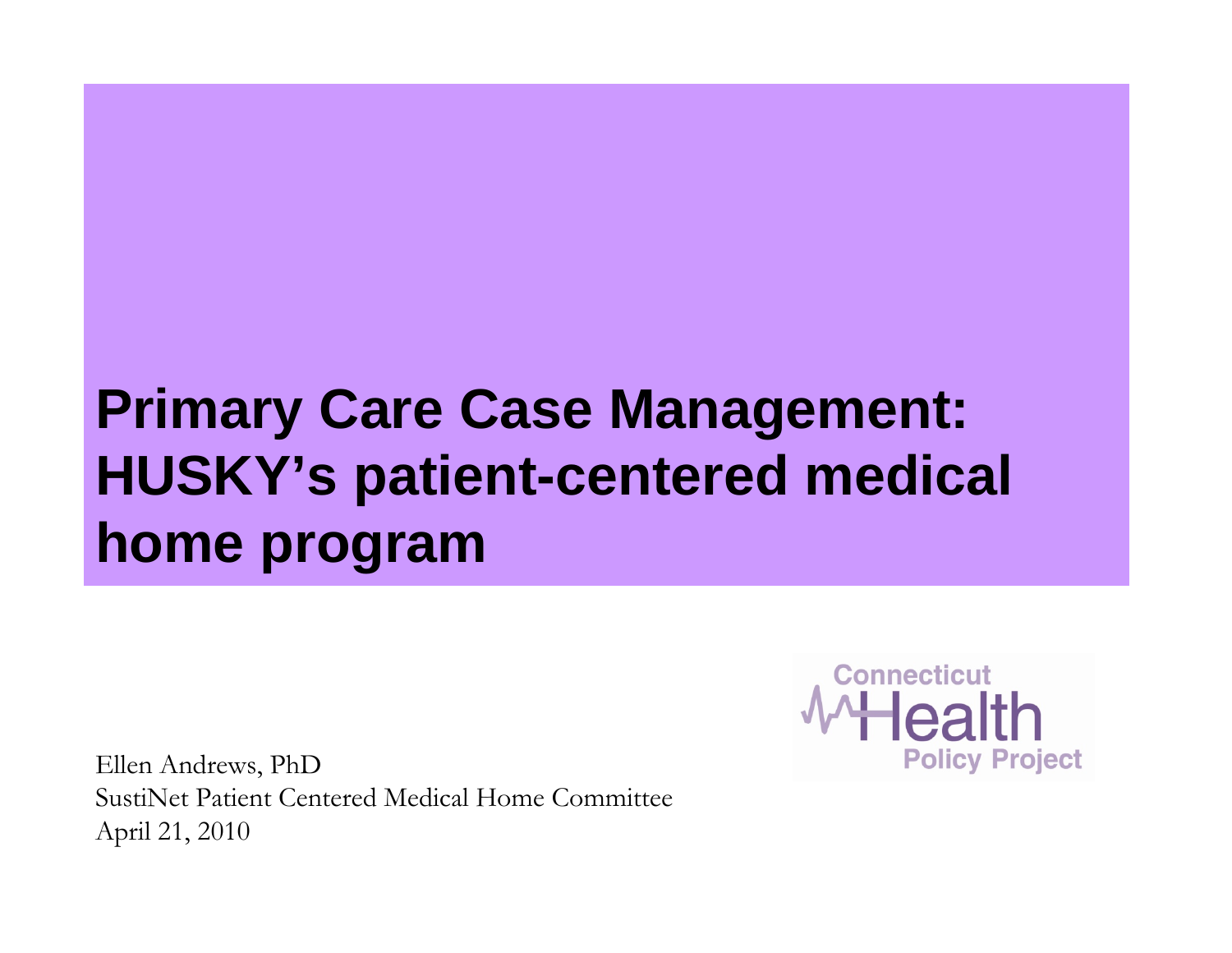## PCCM

- Based on patient-centered medical home model
- Implemented in 30 other states
- $\bullet$ Does not involve HMOs
- • OK saved \$85.5 m in switch PCCM from HMOs statewide
	- Increased participating providers by 44%
	- Outpatient visits up, ER visits down
- NC saved over \$140 m in 2006 with PCCM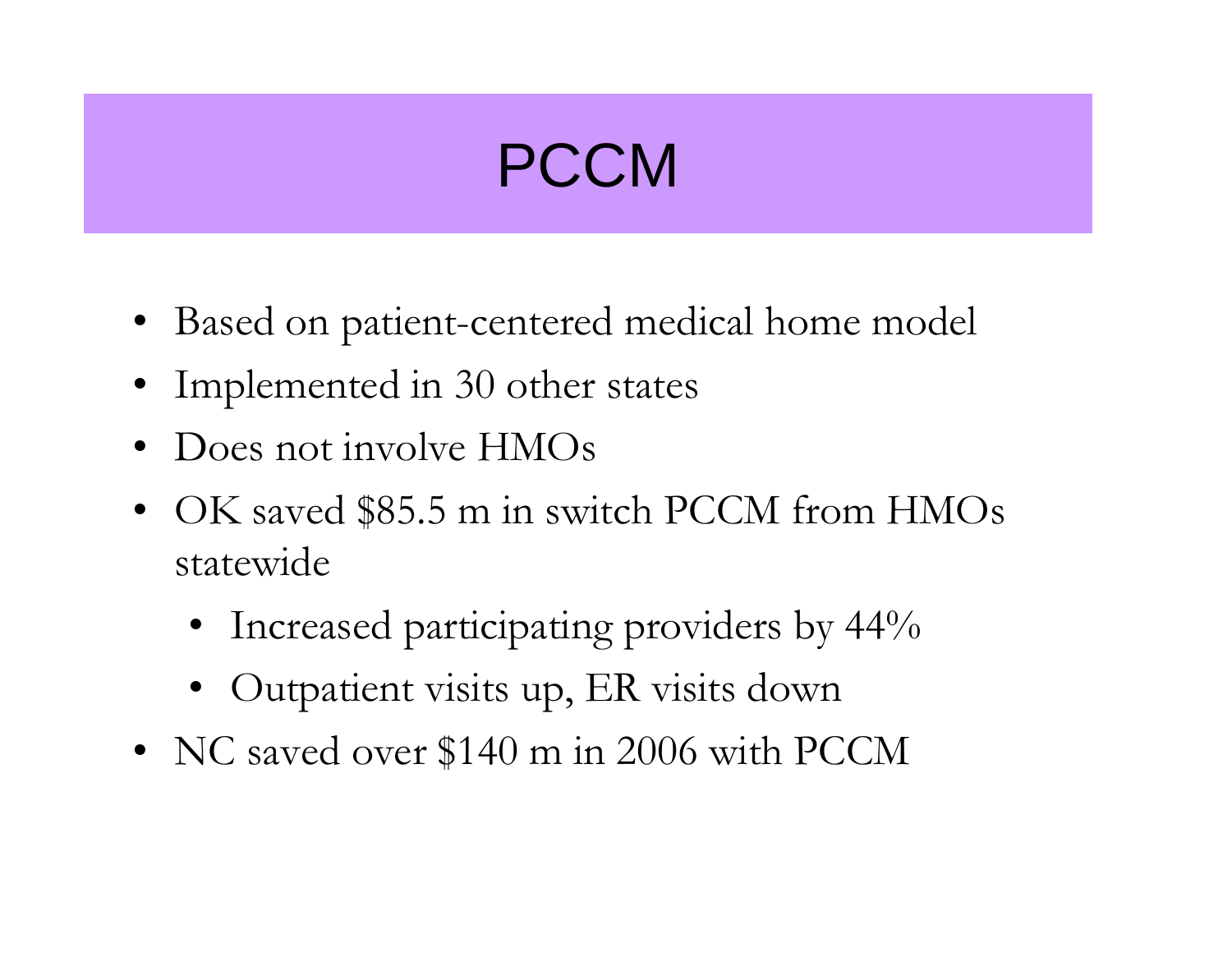# Reasons for PCCM in HUSKY

- $\bullet$  **HUSKY deeply troubled program**
	- **24% rate increase, \$50 million overpayments to HMOs**
	- $\bullet$  **Secret shoppers could only get appointments with one in five providers listed in HMO panels**
	- $\bullet$  **Very low provider participation, lower than states with worse fee schedules**
- • **Policymakers needed an alternative to HMOs**
	- **In case HMOs leave (or are asked to, again)**
	- **Transparency**
	- **Cost**
	- **Negotiating leverage**
	- **Competition keeps everyone performing better**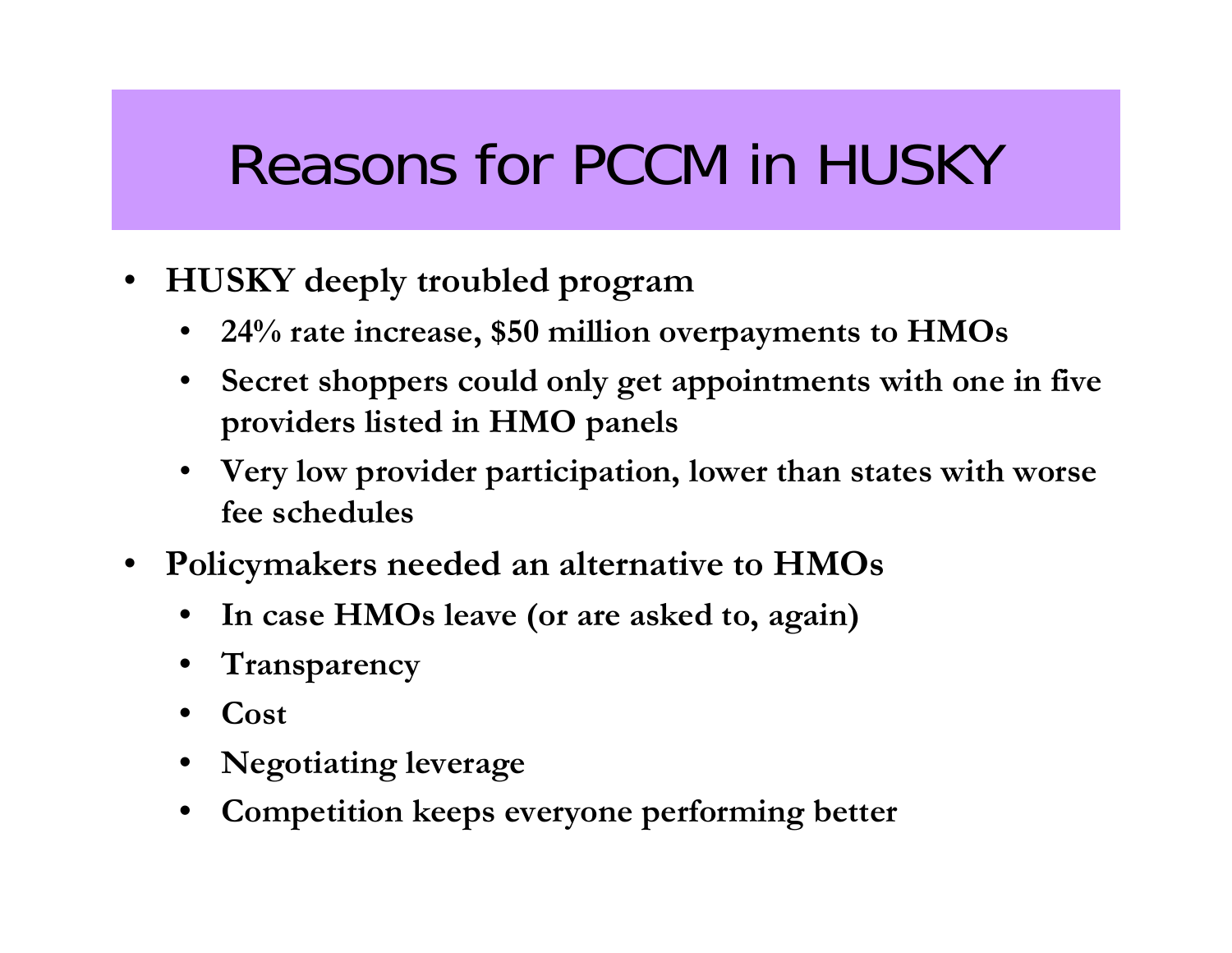# Reasons for PCCM in HUSKY

- •**Built on care management**
- $\bullet$ **Less administrative hassle, overhead**
- •**Better access to data**
- •**Better access to specialists**
- • **Empowers providers**
	- **Provider advisory Committee drives policies**
	- **Better communications with DSS**
- • **Empowers consumers**
	- **Take responsibility for their own health**
	- **Self-management tools and support**
- •**Builds on the patient-provider relationship**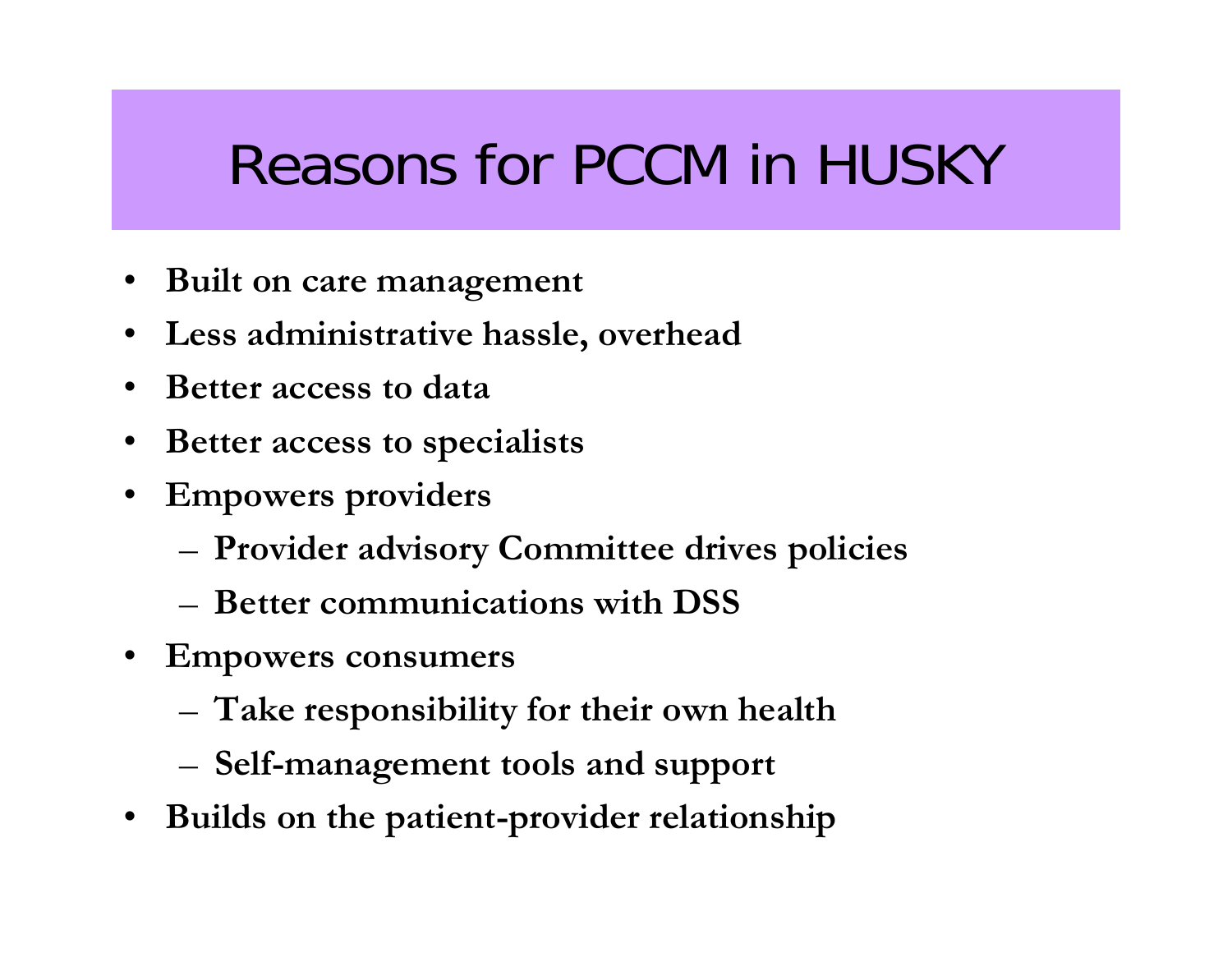# How PCCM works

- $\bullet$ **HUSKY Primary Care – another "plan" option for enrollment**
- •**Voluntary**
- $\bullet$  **Patient chooses a PCP who is paid FFS for their care plus \$7.50 pmpm for care management**
- • **PCP expected to provide all primary care services needed, plus** 
	- –**Referrals to specialists and tests, collect results and follow up with patient**
	- –**Initial risk assessment and develop care plan with patient**
	- –**Have or acquire EMR or electronic disease registry within a year**
	- **Provide patient education and support to manage their own care**
- $\bullet$  **PCPs can choose how many patients they will take responsibility for**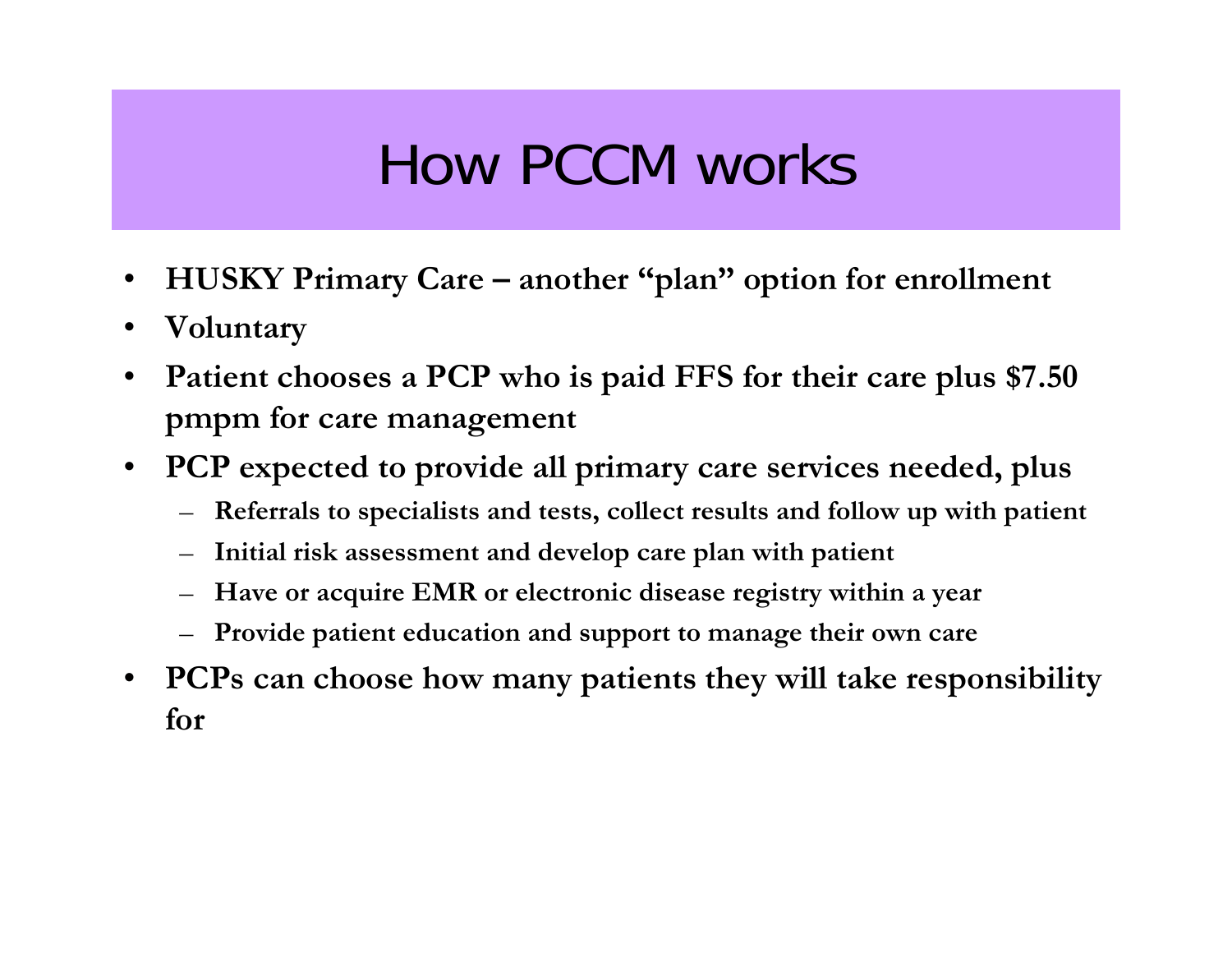# Who can be a PCP?

- –**Family practice physicians**
- **Pediatricians**
- –**General practitioners**
- –**PCPs associated with a community health center**
- **Internists**
- –**Osteopaths**
- **OB/GYN**
- **APRNs**
- **Nurse midwives**
- –**Physician assistants**
- –**Specialists, per patient request and DSS approval**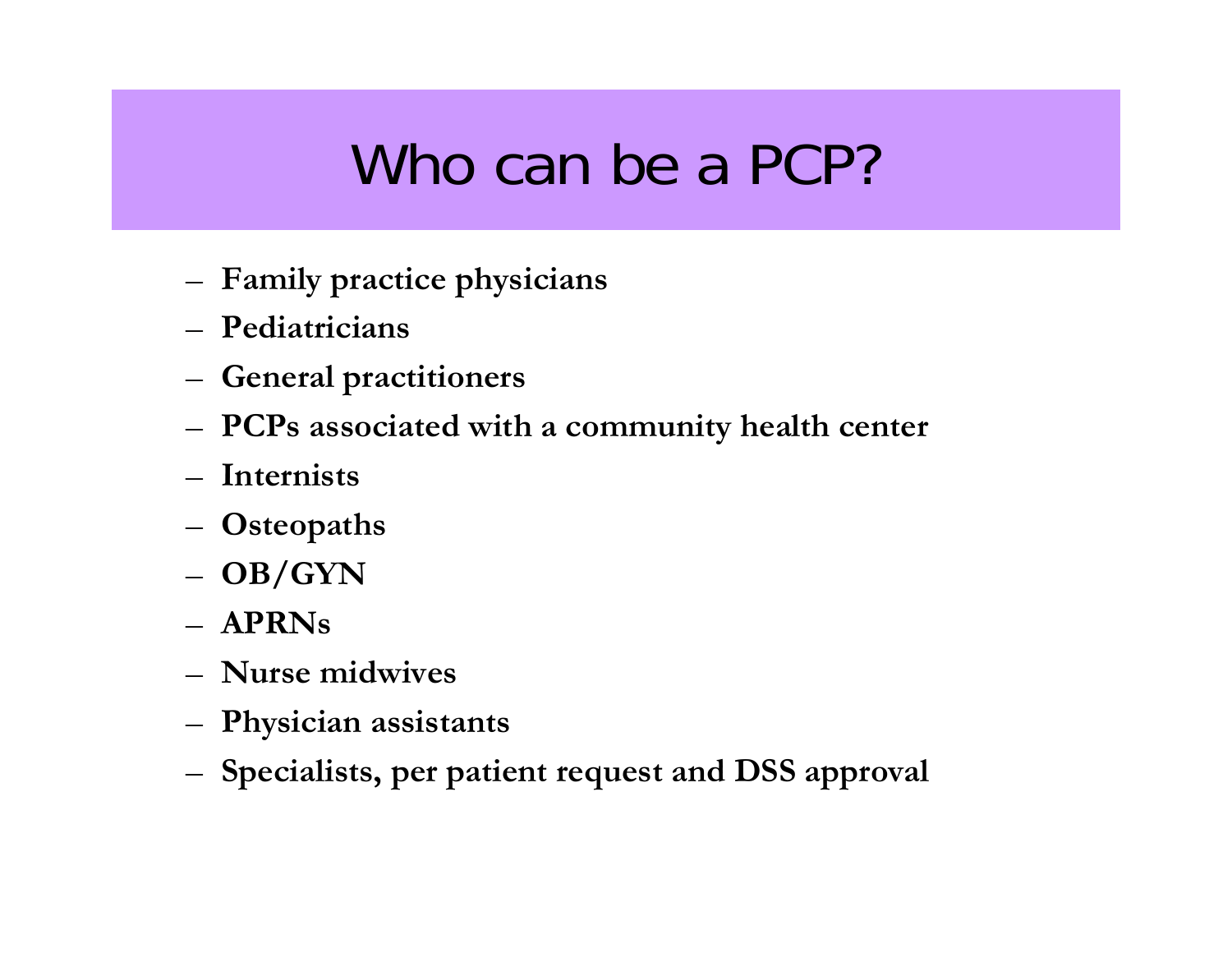#### Patient responsibilities

- **Contact PCP first with medical problems,**
- **Not go to ER unless it's a true emergency**
- •**Show up for scheduled appointments**
- **Get a referral for tests or specialty care**
- **Collaborate with PCP to develop a realistic care plan**
- **Take responsibility and manage their own health**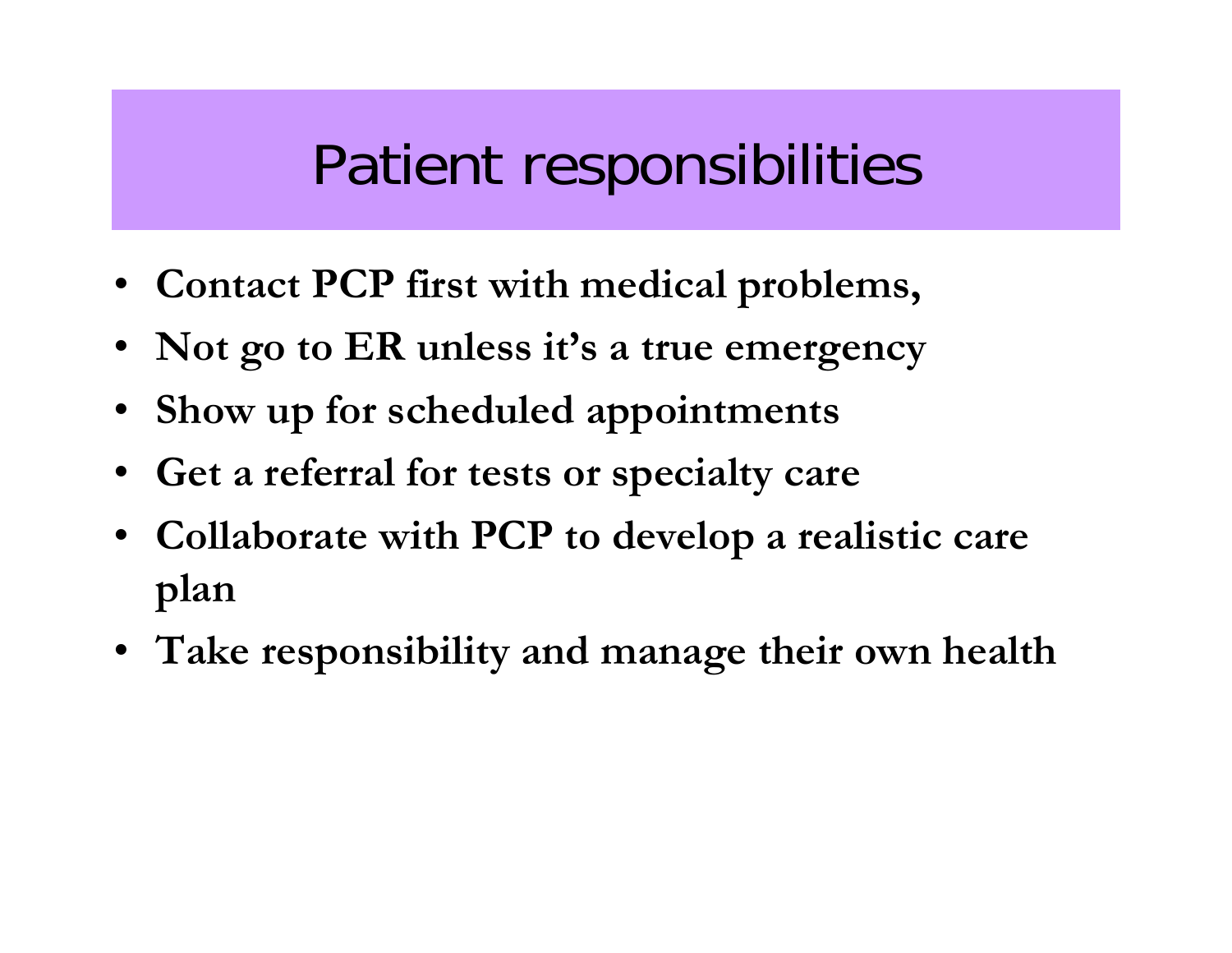### Future for PCCM

- **150,000 new Medicaid eligibles in 2014**
- **Need statewide option**
- **Hire an ASO**
- •**Expand to HUSKY Part B children**
- •**Marketing – resources and remove barriers**
- **Inevitable**